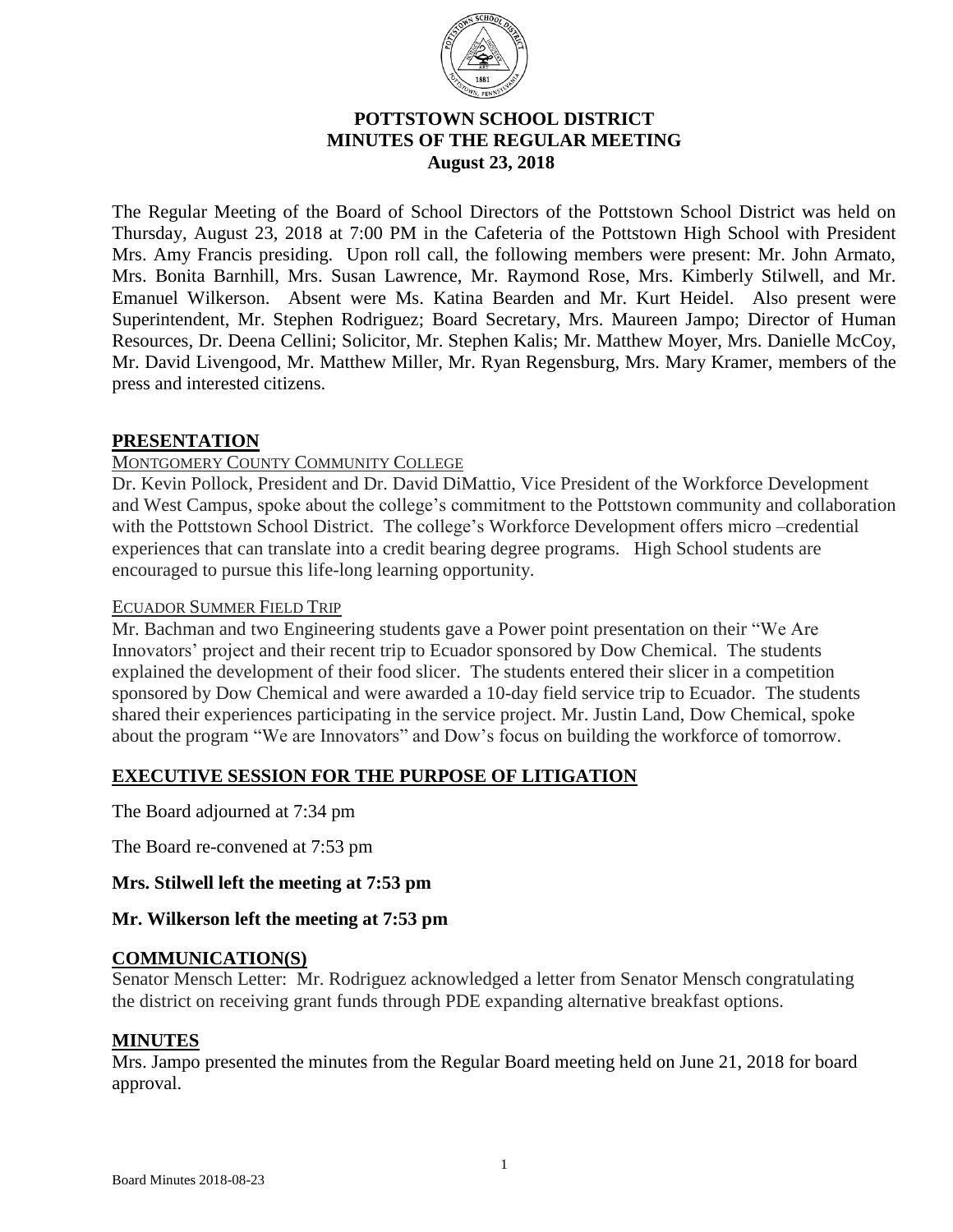# **LIST OF BILLS**

Mrs. Jampo presented the list of bills paid from the various funds for the period of June 2018 (unaudited) and July 2018 to be approved as presented and a copy be filed in the Secretary's office as **Addendum #2018-2019-001.** 

## **TREASURER'S REPORT**

Mrs. Jampo presented the Treasurer's Reports for June 2018 (unaudited) and July 2018 to be approved as presented and a copy be filed in the Secretary's office as **Addendum #2018-2019-002.** 

## **COMMITTEE REPORTS**

#### COMMUNITY RELATIONS - Mrs. Lawrence

The Community Relation Committee met on August 2, 2018. A representative from the Family Advisory Committee gave a presentation on the accomplishments of the FAC. Grant funding has ended for the FAC. The Community Relations Committee and district administration will continue to pursue ways to fund and assist the FAC. Dates for upcoming board sponsored event have been set.

#### CURRICULUM / TECHNOLOGY /CO-CURRICULAR COMMITTEE – Mrs. Lawrence

The Curriculum Committee met on August 2, 2018. The committee discussed options on weighting courses. Other topics for discussion included keeping connections with MCCC, extending the Walking School bus to other elementary schools, electronic report cards and technology updates (summer projects, copy center changes, etc).

### FACILITIES / FINANCE COMMITTEE – Mrs. Francis

The committee met on August 9, 2018. Mr. Hylton gave the committee an update on the Rotary' Tree Nursery located at the high school. The trees have been planted. Future options for the nursery include the naming of the nursery and establishing a small meadow in the remaining area of the nursery space. The committee reviewed and recommends Board approval of two change orders for the 2018 Building Envelope, contracts, and the annual consent items found on tonight's agenda. The "Unfinished Business" topic focused on facility options for relocating the Administration Building and moving 5<sup>th</sup> grade out of the middle school. Discussions are preliminary and will continue at future meetings.

### POLICY/PERSONNEL COMMITTEE – Mr. Rose

The committee met on August 9, 2018. Policies for discussion were Policy 201: Admission of Students and Policy 202: Eligibility of Non Resident Students. The committee agreed to table the policies for future discussion. The committee reviewed and recommends the personnel "positions" as found on tonight's agenda for Board approval.

BOROUGH LIAISON REPORT – (no report).

PSBA REPRESENTATIVE /MONTGOMERY COUNTY LEGISLATIVE /MCIU REPRESENTATIVE REPORTS– Mr. Rodriguez provided information on upcoming PSBA trainings and the annual conference available to Board Members who may be interested in attending. He reported on two legislative topics. State Rep. Jim Cox re-submitted legislation to eliminate the Hold Harmless Structure and Rep. Hennessey and Rep. Quigley re-registered legislation to speed up the fair funding money.

# **APPROVAL OF CONSENT ITEMS**

Mr. Rodriguez presented the consent and non-consent items for Board discussion and approval. Administrators reviewed the consent items as presented on the board agenda.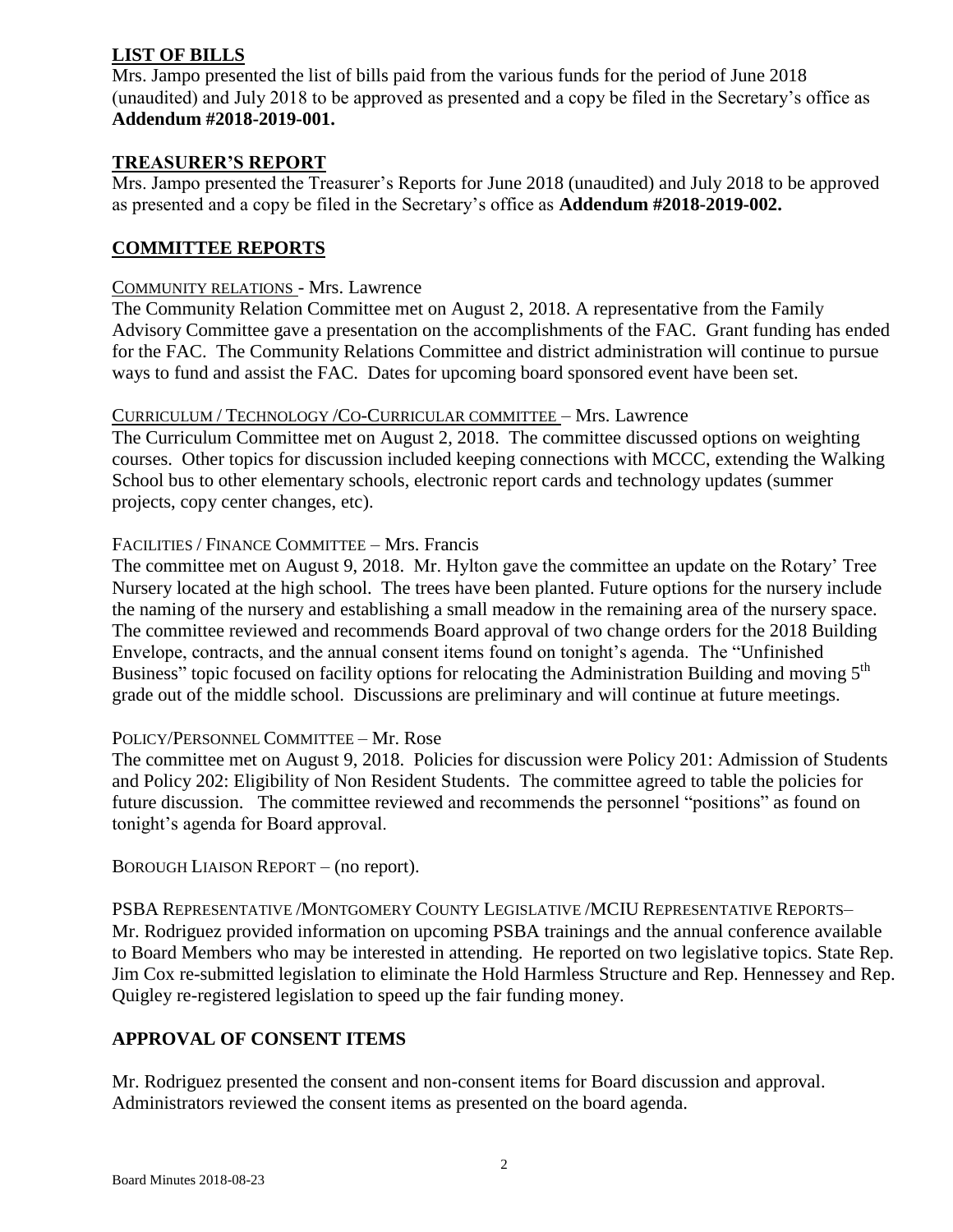### **HEARINGS FROM PATRONS OF THE SCHOOLS (general and consent items)** None.

### **Board Members Comments (consent items)**

### **BOARD ACTION: Minutes, List of Bills and Treasurer's Report**

It was moved by Mrs. Barnhill and seconded by Mr. Rose that the Board approve the minutes from the Regular Board meeting held on June 21, 2018, the list of bills for the period of June 2018, July 2018 and the treasurer's report for June 2018 and July 2018 as presented.

All members were in favor. Ayes: Five. Nays: None. Absent: Four. Motion carried.

### **CONSENT:**

It was moved by Mrs. Lawrence and seconded by Mrs. Barnhill that the following consent items be approved in accordance with Policy 005, as recommended by the Superintendent of Schools:

### **PERSONNEL**

#### **POSITIONS**

Classified Learning Coach, Liaison for virtual learning **\* Addendum #2018-2018-003**

Co-Curricular Assignment: Non-Professional Category **\* Addendum #2018-2019-004** Wellness Champions, grant funded, 8 positions at \$1,000/yr.

### **RESIGNATIONS/TERMINATIONS**

#### Administrative

Dr. Steven Park, Director of Career & Technical Education, Pottstown High School, resignation for the purpose of retirement, effective September 28, 2018; hire date August 11, 2015.

Professional

Nicole Leh, Elementary Teacher, Rupert Elementary, resignation effective when position is filled or September 15, 2018; hire date October 1, 2009.

Dana DiDonato, Secondary Teacher, Pottstown Middle School, resignation effective when position is filled or September 16, 2018; hire date August 25, 2009.

Jacquelyn Mathias, Secondary Teacher, Pottstown High School, resignation effective when position is filled or September 14, 2018; hire date August 27, 2013.

Mary Ann Hill, Middle School Teacher, resignation for the purpose of retirement, effective February 24, 2019; hire date August 27, 1985.

Ratify Beth Taylor, Elementary Teacher, resignation effective August 21, 2018; hire date August 25, 2008.

Ratify Traci Miller, Elementary Teacher, resignation effective August 22, 2018; hire date November 5, 2012.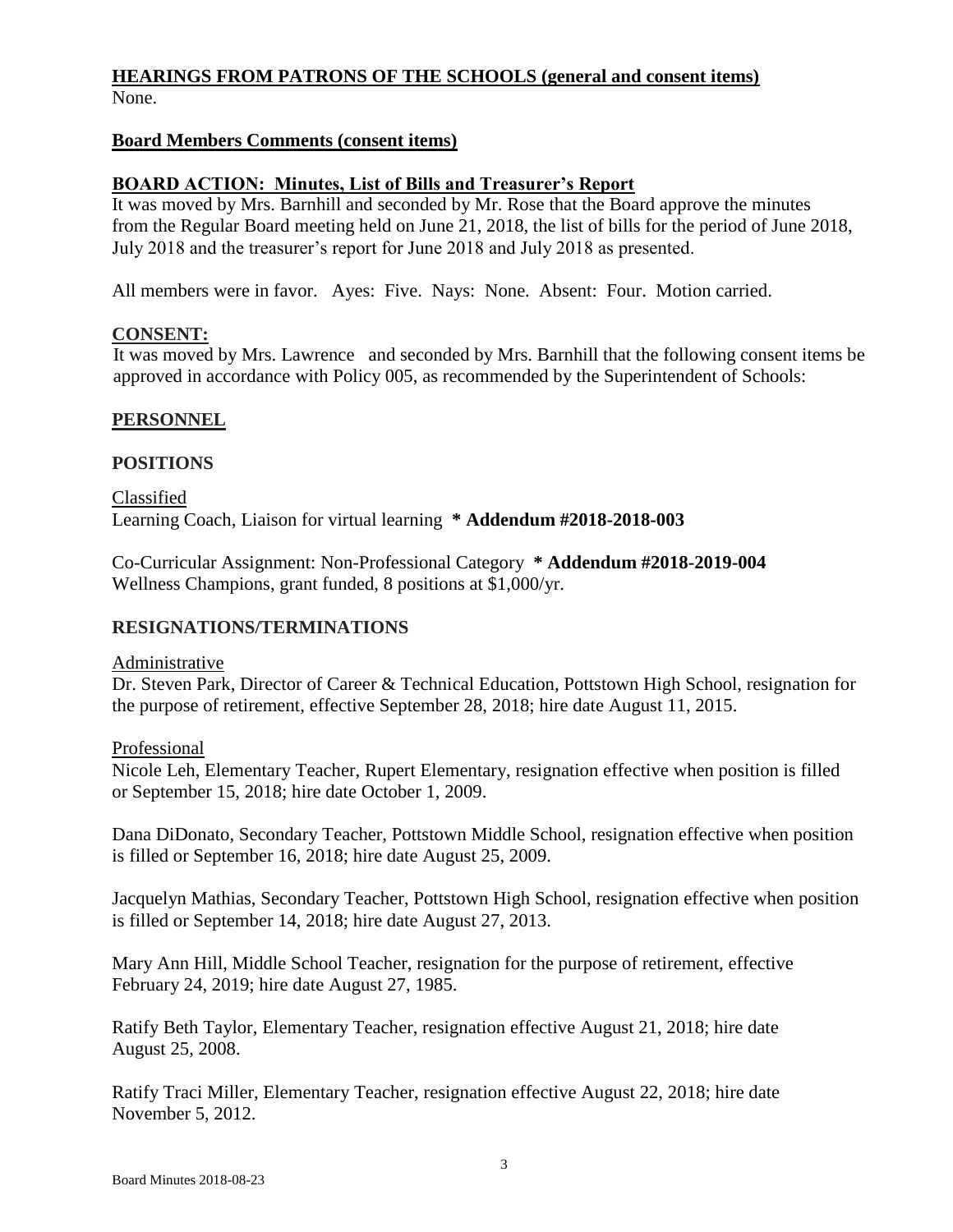### Classified

Natalya Nodolski, Pre-K Counts Classroom Assistant, Franklin Elementary, resignation effective August 31, 2018; hire date June 6, 2017.

Ratify Robert Macadangdang, Substitute Support Staff, resignation effective June 8, 2018; hire date May 2, 2018.

Ratify Janai Robinson, Substitute Nurse, termination due to non-compliance with new hire procedures; hire date February 20, 2018.

Ratify Transportation Van Drivers, Van Assistants and Substitutes, termination due to outsourcing transportation services, effective June 29, 2018:

Edward J. Coffey Charles D. Glackin Larry Harrison Dennis Buck Thomas E. Coyle Shanti Louallen David A. Tokarski Thomas Reed Richard C. Huss Ruth E. Rambo Michael Burdan, Substitute Van Driver Michael Evans, Van Driver

Ratify Chloe Seidel, Classroom Assistant, Pottstown High School, resignation effective July 11, 2017.

Ratify Michelle Bridge, Classroom Assistant, Pottstown Middle School, resignation effective August 20, 2018; hire date August 31, 2016.

Ratify Amy Iezzi, Classroom Assistant, Barth Elementary, resignation effective August 14, 2018; hire date August 22, 2007

Ratify Alice Weaver, Part-time Cafeteria Worker, Pottstown High School, resignation for the purpose of retirement, effective June 30, 2018; hire date August 24, 2016.

Ratify Brittany Adamski, Intervention Assistant, Franklin Elementary, resignation effective August 10, 2018; hire date September 16, 2016.

Ratify Gwendolyn Lanier-Gardner, Temporary Classroom Assistant, termination due to end of assignment, effective June 30, 2017; hire date April 30, 2017.

Ratify Lanita Henderson, Student Proctor, Lincoln Elementary, resignation effective August 1, 2018; hire date August 3, 2013.

Ratify Heather Quiles, Student Proctor, Franklin Elementary, resignation effective August 20, 2018.

# **LEAVES**

### Administrative

Ratify Kevin Downes, Principal, Franklin Elementary, request for leave of absence covered by Family Medical Leave Act, effective June 26, 2018, end date August 24, 2018.

Ratify Steven Parks, Director of Career & Technical Education, Pottstown High School, request for leave of absence covered by Family Medical Leave Act, effective August 8, 2018, end date tbd.

### Professional

Ratify Jane Hospador, Elementary Teacher, Franklin Elementary, request for intermittent leave of absence covered by Family Medical Leave Act, anticipated effective date August 21, 2018, end date tbd.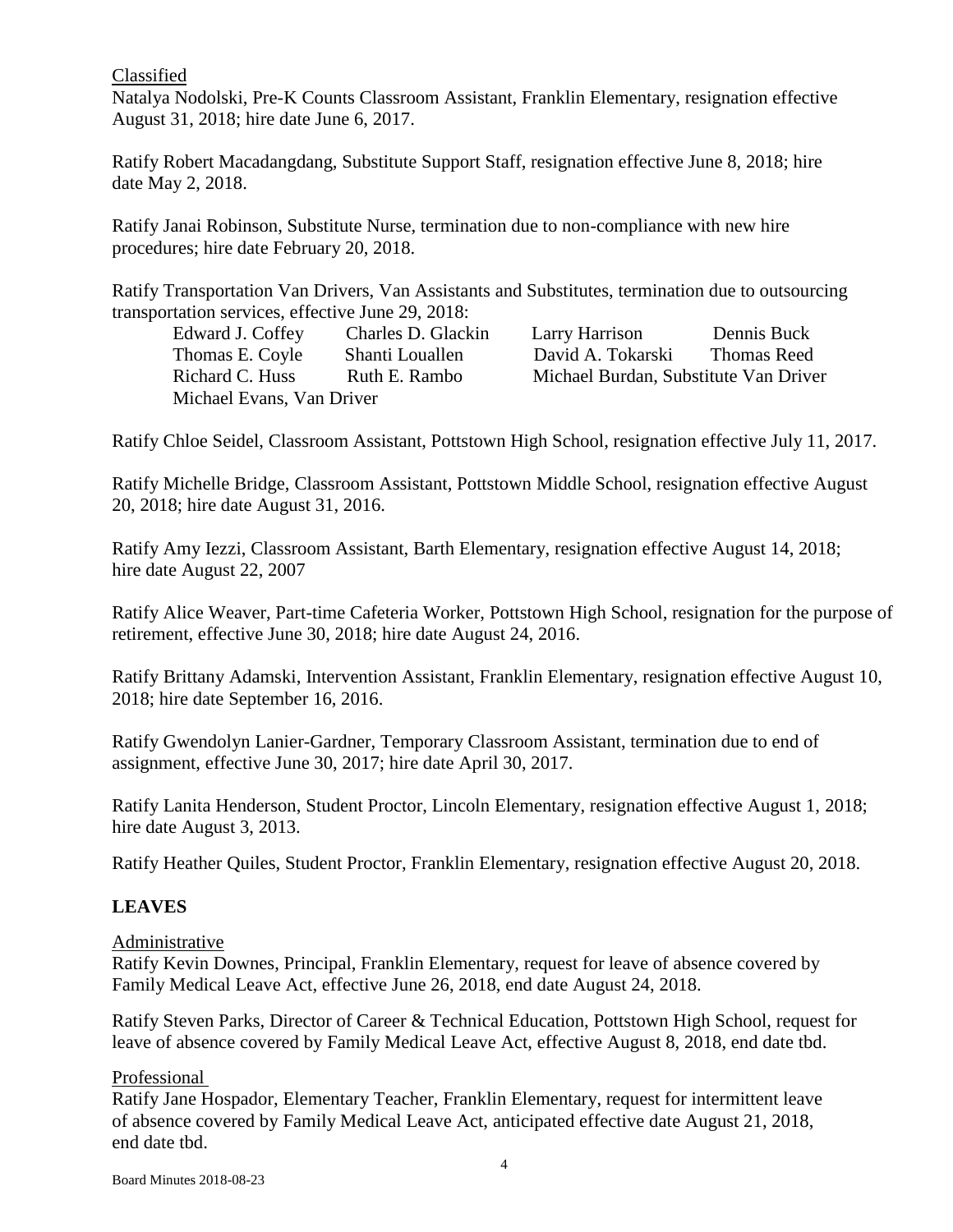Ratify Lisa Kolb, Elementary Teacher, Pottstown Middle School, request for intermittent leave of absence covered by Family Medical Leave Act, effective August 21, 2018, end date tbd.

Beth Mason, Middle School Teacher, request for leave of absence covered by Family Medical Leave Act, anticipated effective date to be November 3, 2018, end date tbd.

## Classified

Ratify Linda Ames, Custodian, Pottstown High School, request for leave of absence covered by Family Medical Leave Act, effective July 9, 2018, end date tbd.

Roxanne Leh, Part-time Cafeteria Worker, Rupert Elementary, request for leave of absence effective August 24, 2018, end date tbd.

# **CHANGE IN POSITION AND/OR SALARY**

### Administrative

Ratify Jeffrey Delaney, from Assistant Principal to Director of Career & Technical Education, effective July 12, 2018, no change in compensation (replace S. Park).

## Exempt

Ratify Rena Manela, from Temporary Virtual Learning Facilitator to Full-Time Virtual Learning Facilitator, effective August 21, 2018, no change in compensation.

## Classified

Ratify Jeffrey Endy, from Summer Cleaner to Substitute Support Staff, effective July 1, 2018, hourly rate per schedule.

Ratify Anya Jackson-Thorpe, from Student Intern to Substitute Support Staff, effective August 9, 2018, hourly rate per schedule.

Ratify Claire Fetterman, from Student Intern to Substitute Support Staff, effective August 9, 2018, hourly rate per schedule.

Ratify Gianna Kimmell, from Student Intern to Substitute Support Staff, effective August 9, 2018, hourly rate per schedule.

Ratify Melissa Caballera, from Substitute Support Staff to Classroom Assistant, Barth Elementary, effective August 21, 2018, \$13.65/hr. (replacing A. Iezzi).

Ratify Karen Carter, from Intervention Assistant to Classroom Assistant, Pottstown Middle School, effective August 21, 2018, no change in hourly rate. (replacing D. Galloway).

# **ELECTIONS:**

### Administrative

Ratify Mary Elizabeth Kramer, Principal, Franklin Elementary, effective August 10, 2018, \$96,000/yr (replacing K. Downes).

Ratify David Livengood, Assistant Principal, Pottstown High School, effective August 20, 2018, \$90,000/yr (replacing J. Delaney).

Ratify Matthew Miller, Director of Co-Curricular Activities, Pottstown High School, effective July 30, 2018, \$80,000/yr (replacing S. Anspach).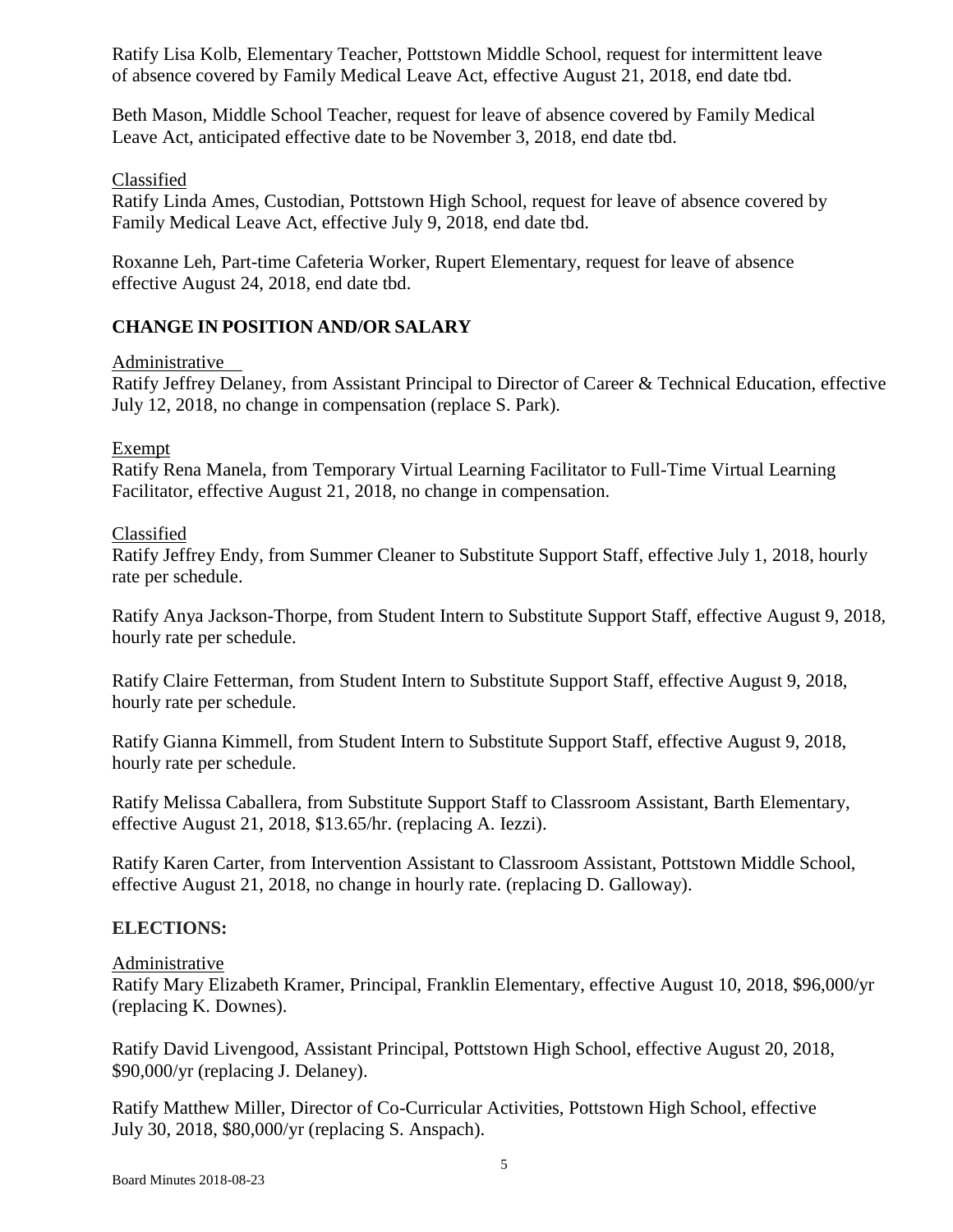### Professional

Ratify Eric Santiago, Special Education Teacher, initial assignment to be Pottstown Middle School, effective August 21, 2018, \$45,000/yr + Special Education Stipend in accordance with Professional Agreement, Step 1-Bach (contract of T. Kemmerle).

Ratify Gabrielle Profrock, Secondary Teacher, initial assignment to be Pottstown High School, effective August 21, 2018, \$49,000/yr., Step 1 - Mast (contract of J. Thomas).

Ratify Jade Hayes, Secondary Teacher, initial assignment to be Pottstown Middle School, effective August 21, 2018, \$49,000/yr, Step 3 - Mast (contract of J. Leimeister).

Ratify Kathryn Fretz, Elementary Teacher, initial assignment to be Rupert Elementary, effective August 21, 2018, \$51,000/yr, Step 3 - Mast + 15 (contract of B. Oxenford).

Ratify Iris Bucci, Secondary Teacher, initial assignment to be Pottstown Middle School, effective August 21, 2018, \$49,000, Step 1 - Mast (contract of N. Accor).

Ratify Patricia Evans, Special Education Teacher, initial assignment to be Pottstown Middle School, effective August 21, 2018, \$46,000/yr + Special Education Stipend in accordance with Professional Agreement, Step 3 - Bach (contract of L. Kanopka).

Ratify Tamara Gundersen, Special Education Teacher, initial assignment to be Franklin Elementary, effective August 21, 2018, \$49,000/yr + Special Education Stipend in accordance with Professional Agreement, Step 1 - Mast.

Ratify Maria Costanzi, Long Term Substitute Teacher, Pottstown Middle School, effective August 21, 2018, \$194/day (coverage for L. Himmelreich).

Ratify Theresa Morasco, Elementary Teacher, initial assignment to be Pottstown Middle School effective August 21, 2018, \$52,000/yr, Step 6-Mas (contract of B. Taylor).

Ratify Ali Nackers, Elementary Teacher, initial assignment to be Rupert Elementary, effective August 21, 2018, \$45,000/yr, Step 1 - Bach, (contract of N. Leh).

Steven Irick, Career & Technical Education, Pottstown High School, effective August 22, 2018, \$45,000/yr, Step 1 - Bach (replacing J. Mathias).

Ratify Aubrey McElroy, Long Term Substitute Teacher, Pottstown Middle School, effective August 21, 2018, \$194/day (coverage for M. Regensberg).

Rebecca Pershouse-Olson, Long Term Substitute Teacher, Pottstown Middle School, effective October 10, 2018, \$194/day (coverage for K. German).

Ratify Christine Hall, Elementary Teacher, initial assignment to be Rupert Elementary, effective August 21, 2018, \$45,500/hr., Step 1 Bach +15 (contract of D. DiDonato).

Ratify Brooke Bartman, Special Education Teacher, initial assignment to be Pottstown High School, effective August 21, 2018, \$49,000 + Special Education Stipend in accordance with Professional Agreement, Step 1 - Mast (contract K. Kemmerer).

Ratify Jonna Wiliams, Long Term Substitute Teacher, Barth Elementary, effective August 21, 2018, \$194/day (Coverage for M. Emery).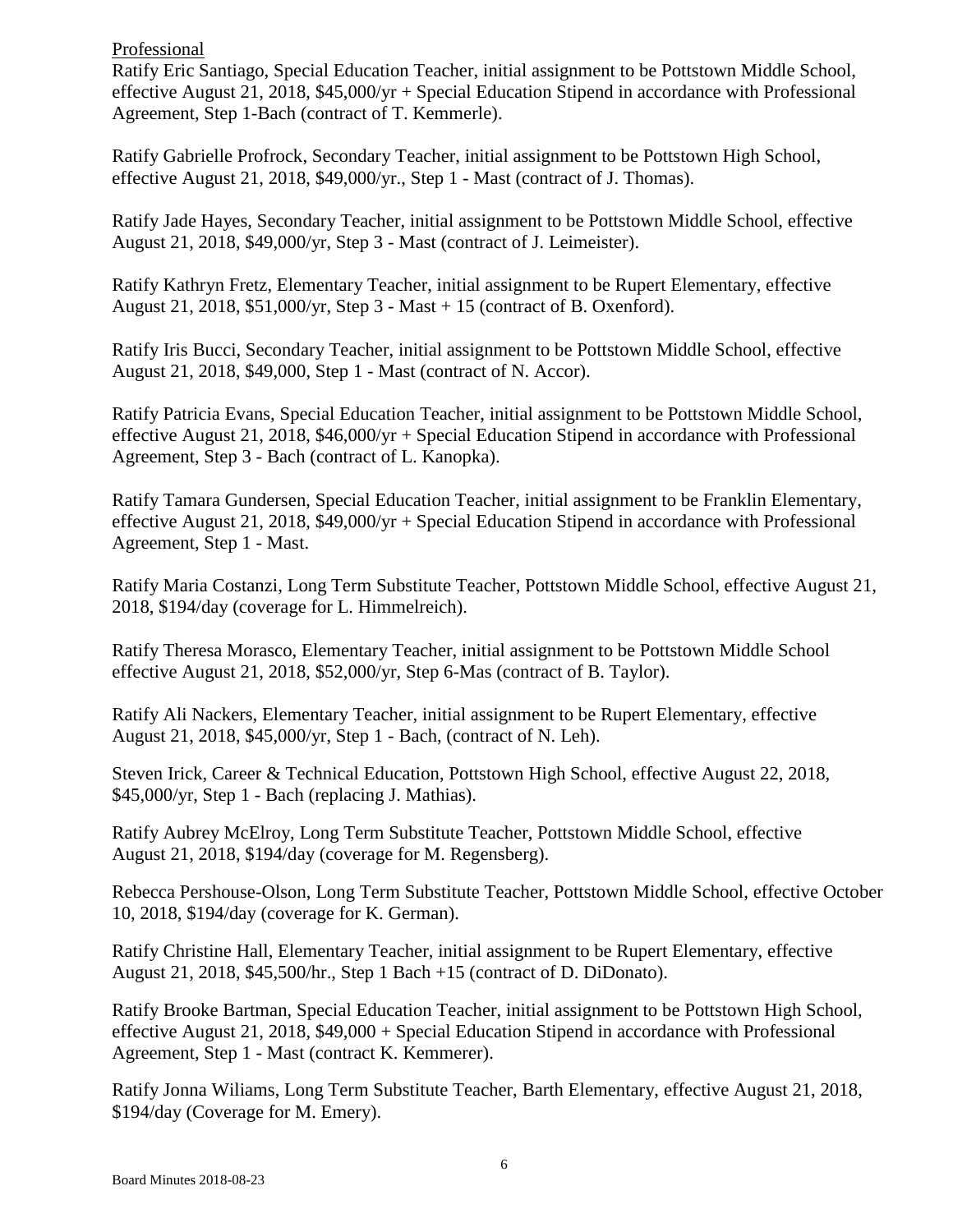Exempt

Ratify Traci Miller, Pre-K Counts Teacher, Annex Building, effective August 22, 2018, \$47,000/yr (grant funded).

Classified

|                      | Part-Time Student Interns, effective July 1, 2018, 10 hrs/week, \$10.79/hr: |
|----------------------|-----------------------------------------------------------------------------|
| <b>Jahyre Graves</b> | Human Resources (replacing G. Kimmell)                                      |
| Hannah Shankle       | Human Resources (replacing C. Fetterman)                                    |
|                      | GianKirk Kimmell Co-Curricular (replaciing A. Lopez)                        |
| Julia Morton         | Special Education (replacing A. Johnson)                                    |

Ratify Heather Allan, Part-time Student Proctor, Rupert Elementary, effective August 21, 2018, 2 hrs/day, \$12.33/hr (replacing C. Weiss). This is in addition to her roles as Part-time Kindergarten Assistant.

Sarah Golden, Part-Time Student Proctor, Rupert Elementary, effective August 27, 2018, 10 hrs/wk., \$11.74/hr (replacing H. Allan).

Ratify Reon Astheimer, Substitute Support Staff, effective August 21, 2018, hourly rate per schedule.

Jimai Springfield, Substitute Part-time Learning Coach, BSLS, Admin Bldg, effective August 27, 2018, \$29/hr.

2017/2018 Mentor Assignments \*Correction Mentor: Ratify Theresa Spitko - Stipend: \$539.50 [New Teacher: Stephanie Malfaro ]

2018 Summer Programs Additions

ESY - IEP Writers, \$29/hr: Ratify Beth Mason and Nichola Pezzino ESY - Nurse: Ratify Dawn Hankins, \$29/hr 21st Century Summer Program: Ratify Amy Nagle, Tutor/Substitute, \$29/hr.

### **CO-CURRICULAR ASSIGNMENTS**

2018/2019 Co-Curricular Assignments: Fall Sports \***Addendum #2018-2019-005**

2018/2019 Game Workers, \$12/hr. Kevin Krause Todd Wallace Jim Schaaf Ray Gus Maggie Munz

# **PAYMENT OF SICK LEAVE**

Accumulative Sick Leave Payment, In accordance with Act 93 Guidelines Anne Frederick \$10,152.16

Accumulative Sick Leave Payment, In accordance with Support Guidelines

Thomas Coyle \$ 111.60 Louise Daniels \$ 4,220.00 Mary Galloway \$ 3,460.00 Larry Harrison \$ 1,347.50 JoAnne Howe \$ 1,860.00 Edna Discuillo \$ 1,160.00 Thomas Reed \$ 361.20

# **TUITION REIMBURSEMENT**

| T LOLOSIONAL     |        |                         |                    |      |                         |
|------------------|--------|-------------------------|--------------------|------|-------------------------|
| Name             | School | $6/30/18$ deadline Name |                    |      | School 6/30/18 deadline |
| Desiree Schwoyer | PHS -  | \$1,560.00              | Liam Gibbons       | PHS. | \$1,125.00              |
| Susan Hallman    |        | Franklin $$430.00$      | Richard Saylor PMS |      | \$1,350.00              |

**Professional**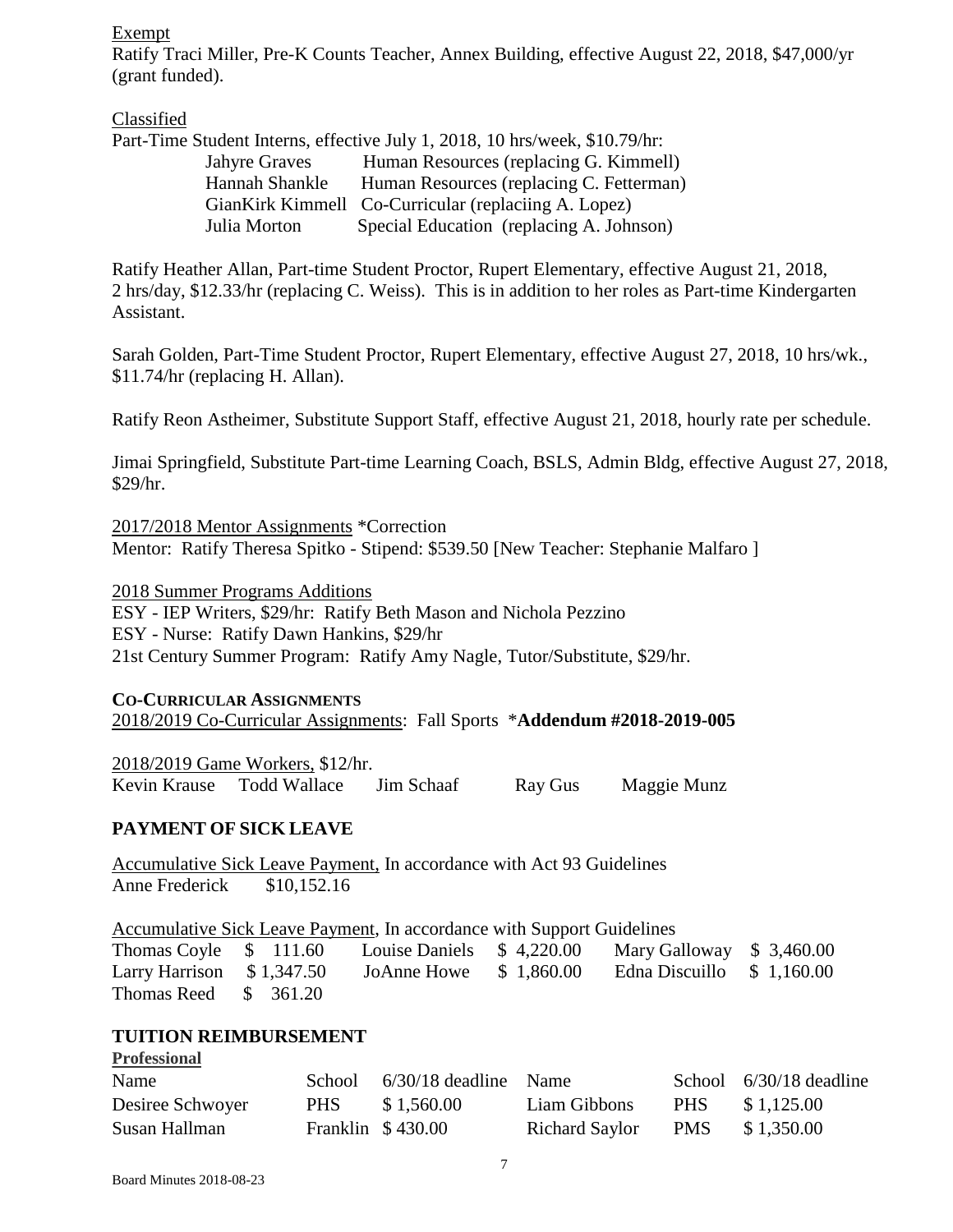| Kaylee Weldon               |            | Franklin \$1,416.00 | Theresa Dundon PHS    |            | \$180.00   |
|-----------------------------|------------|---------------------|-----------------------|------------|------------|
| Diane Shoffstall            | <b>PHS</b> | \$1,029.00          | Danielle Lawrence PMS |            | \$1,500.00 |
| Jaime Parris                | Rupert     | \$3,000.00          | Victoria Damiano PMS  |            | \$1,500.00 |
| Erin Bumbaugh               | <b>PMS</b> | \$1,500.00          | Michael Hewitt        | <b>PHS</b> | \$1,971.00 |
| <b>Support Staff/Exempt</b> |            |                     |                       |            |            |
| Amanda Fraterman            | Admin      | \$3,000.00          |                       |            |            |

## **PROFESSIONAL LEAVES**

The Superintendent recommends the Board approve the following professional leaves:

| Bldg.      | Name                 | Conf. Title                               | Location       | Dates Attend                 | Cost                                        |
|------------|----------------------|-------------------------------------------|----------------|------------------------------|---------------------------------------------|
| <b>PHS</b> | <b>Robert Decker</b> | <b>HS Teacher Meeting-</b><br>Mathematics | Pittsburgh, PA | $9/27/2018 -$<br>9/28/2018   | $$555.00$ pd by bldg<br>budget              |
| <b>PHS</b> | Diane Fox            | <b>Research Teachers</b><br>Conference    | Washington, DC | 09/28/2018-<br>09/30/2018    | $$130.00$ pd by<br><b>Regeneron Grant</b>   |
|            | Admin Karen Kile     | Early Childhood<br>Summit                 | Penn State, PA | $10/15/2018 -$<br>10/17/2018 | \$923.00 pd by Pre-K<br><b>Counts Grant</b> |

#### **ATTENDANCE OFFICERS 2018/2019**

The Superintendent recommends the Board approve/ratify the Attendance Officers for 2018/2019 as presented:

| Principals:                            | Mr. Ryan Oxenford         | Mr. Bran Hostetler  |
|----------------------------------------|---------------------------|---------------------|
|                                        | Ms. Beth Kramer           | Mrs. Danielle McCoy |
|                                        | Mrs. Calista Boyer        |                     |
|                                        | Mr. Matthew Moyer         |                     |
| <b>Assistant Principals:</b>           | Mr. David Livengood       | Mr. Daniel Perez    |
|                                        |                           | Mr. Ryan Regensburg |
| Director of Career & Tech. Ed          | Mr. Jeffrey Delaney       |                     |
| <b>High School Guidance Secretary</b>  | Ms. Christina Sellers     |                     |
| High School Attendance Clerk           | Ms. Kim Baldwin           |                     |
| <b>School Resource Officer</b>         | Detective Anthony Fischer |                     |
| Middle School Secretary                | Mrs. Kelly Ortlip         |                     |
| Middle School Clerk                    | Mrs. Aprille Doherty      |                     |
| <b>PMS Student Service Coordinator</b> | Mr. Levert Hughes         |                     |
| Director of Student Services           | Dr. LaTanya White         |                     |
| Out of District Placement Coordinator  | Ms. Amanda Fraterman      |                     |

### **DISTRICT SPONSORED CO-CURRICULAR ACTIVITIES**

The Superintendent recommends the Board approve the 2018/2019 District Sponsored Co-Curricular Activities as presented and a copy be filed in the Secretary's office as **Addendum #2018-2019-006**

### **CHANGE ORDERS: 2018 BUILDING ENVELOPE PROJECT**

The Superintendent recommends the Board approve the 2018 Building Envelope Project changes orders as presented and a copy be filed in the Secretary's office as **Addendum #2018-2019-007**

### **CONTRACTS**

The Superintendent recommends the Board approve/ratify the following contracts as presented and copies be filed in the Secretary's office as **Addendum #2018-2019-008:**

| Martin Luther School ESY    | New Story 2018/2019 New Story 2018/2019 |                                   |
|-----------------------------|-----------------------------------------|-----------------------------------|
| PHMC/Wordsworth Academy ESY | New Story 2018/2019                     | <b>Toshiba Business Solutions</b> |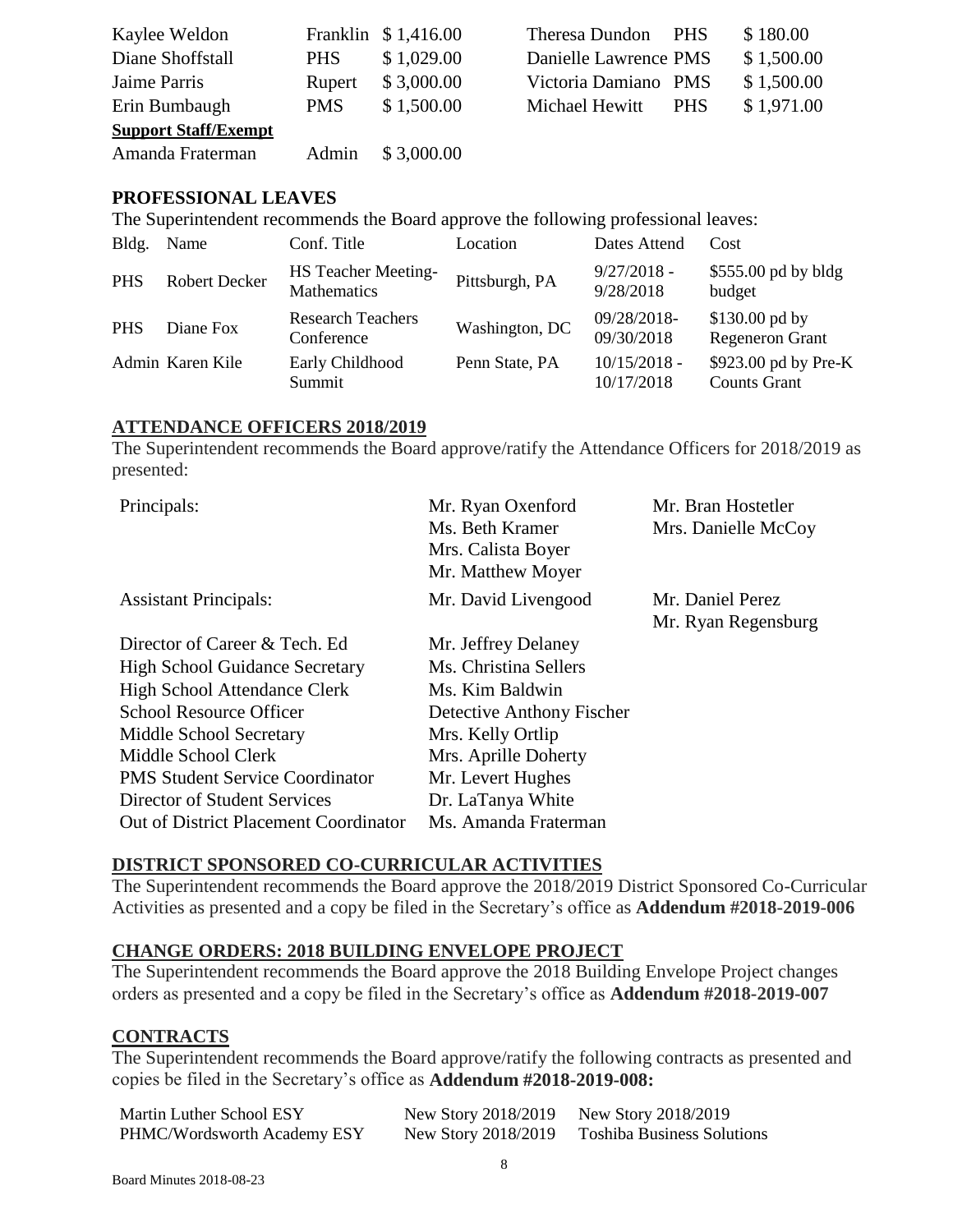| PHMC/Wordsworth Academy ESY      | New Story 2018/2019       | <b>Spur Staffing</b>            |
|----------------------------------|---------------------------|---------------------------------|
| Buxmont Academy 2018/2019        | New Story 2018/2019       | ACS Consutants Inc.             |
| Devereux Foundation 2018/2019    | New Story 2018/2019       | MOU: St. Joseph's Univ.         |
| Timothy School 2018/2019         | New Story 2018/2019       | MOU: Macoma Inc.                |
| Woods 2018/2019                  | New Story 2018/2019       | <b>MOU:</b> Creative Health     |
| Camphill Special School 18/19    | New Story 2018/2019       | <b>MOU: Family Serivces</b>     |
| Camphill Special School 18/19    | New Story 2018/2019       | <b>MOU: YWCA</b>                |
| Bancroft 2018/2019               | New Story 2018/2019       | <b>MOU: Fresh Start Fitness</b> |
| The Academy                      | New Story 2018/2019       | US Medical Staffing - addend.   |
| The Lincoln Center               | <b>River Rock Academy</b> | <b>Therapy Travelers</b>        |
| School Operation Servs. - addend | Delta-T Group             |                                 |
|                                  |                           |                                 |

### **ATHELETIC PROGRAM TICKET PRICES**

The Superintendent recommends the Board the athletic program ticket prices for 2018-2019 school year be adopted as presented. Prices reflect no change from 2017-2018.

2017-2018 Athletic Program Ticket Prices:

General Admission \$5.00 Student Admission \$4.00

## **PSD WORKER'S COMPENSATION MEDICAL PANEL PROVIDERS**

The Superintendent recommends the Board approve the panel of medical providers as presented in accordance with Pennsylvania Worker's Compensation Act and a copy be filed in the Secretary's office as **Addendum #2018-2019-009.**

# **SCHOOL PHYSICIAN AND DENTIST RATES**

The Superintendent recommends the Board approve the 2018-2019 school physician and school dentist for fees as listed:

| School Physician:      | Dr. John Anderson | 933 N. Charlotte | \$11.00 per school physical |
|------------------------|-------------------|------------------|-----------------------------|
|                        |                   |                  | \$75.00 consultant          |
| <b>School Dentist:</b> | Dr. Louis Raven   | 63 N Hanover     | \$4.80 per exam             |

# **SCHOOL RESOURCE OFFICER RESOLUTION**

The Superintendent recommends the Board approve the School Resource Officer Resolution as presented and a copy by file in the Secretary's office as **Addendum #2018-2019-010.**

Upon roll call vote, all members present voted aye. Ayes: Five. Nays: None. Absent: Four. Motion carried.

# **NON-CONSENT:**

Mr. Kalis reviewed the motion to approve the settlement agreements as discussed in the executive session.

### **Hearings from Patrons of the Schools** (limited to non-consent items)

None.

**Board Comments:** None

### **SETTLEMENT AGREEMENT**

It was moved by Mrs. Barnhill and seconded by Mrs. Lawrence that the Board approve a Special Education award settlement pursuant to the terms and conditions outlined in the confidential settlement release agreement and a copy be filed in the Secretary's office as **Addendum #2018-2019-011**. The Board Secretary is further authorized to sign the settlement agreement on behalf of the Board.